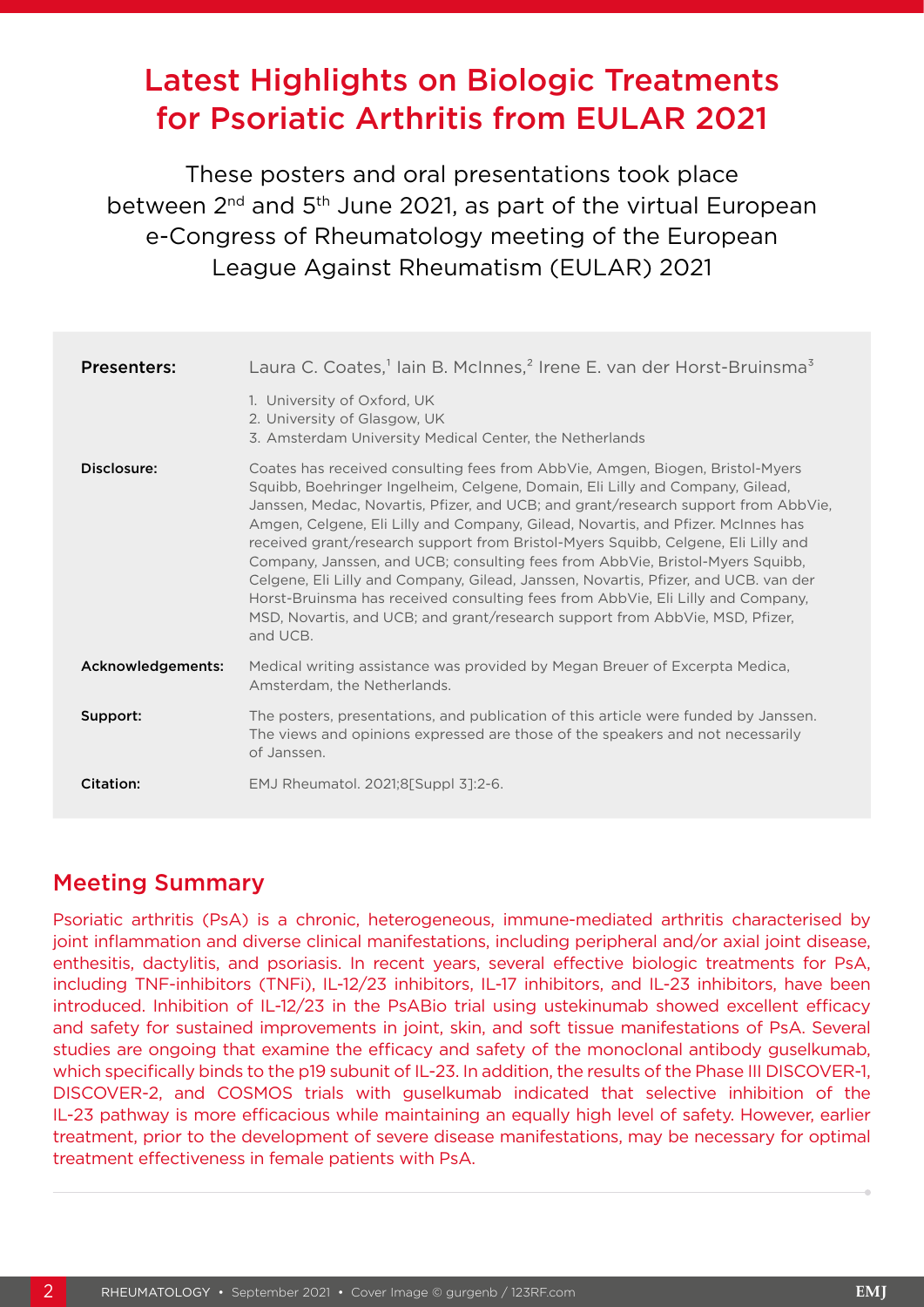# Efficacy and Safety of Guselkumab in Patients with Active Psoriatic Arthritis Who Demonstrated Inadequate Response to TNF- Inhibition: Results of a Phase IIIb Randomised, Controlled Study

### Laura C. Coates

Guselkumab is approved to treat adults with moderate-to-severe plaque psoriasis and active PsA. Previously, in the pivotal Phase III PsA studies DISCOVER-1 (biologic-naïve/experienced patients) and DISCOVER-2 (biologic-naïve patients only), significantly higher proportions of patients receiving guselkumab achieved joint and skin responses at Week 24 of treatment, compared to patients receiving placebo.<sup>1,2</sup> In the DISCOVER-1 trial, guselkumab efficacy was also consistent in a subgroup of patients who had previously been exposed to TNFi; patients with an inadequate response to TNFi represent a cohort with significant unmet treatment needs in PsA. This presentation examined the efficacy and safety of guselkumab treatment in patients with active PsA and inadequate responses to one or two previous TNFi treatments, as assessed in the Phase 3 COSMOS study.3

In this study, patients received guselkumab 100 mg subcutaneously (N=189) at Weeks 0, 4, then every 8 weeks thereafter (q8w). Patients in the placebo group (N=96) received subcutaneous placebo injections at Weeks 0, 4, 12, and 20, and crossed over to treatment with guselkumab 100 mg at Weeks 24, 28, 36, and 44 of treatment.4

The study met its primary endpoint where a significantly higher proportion of patients in the guselkumab group achieved American College of Rheumatology (ACR) 20% responses (ACR20) at Week 24 of treatment, compared with placebo (48.1% versus 19.8%, respectively; p<0.001). These improvements were consistent in the guselkumab-treated group, regardless of baseline patient and disease characteristics, and in patients with prior and concomitant medications. Furthermore, guselkumab was superior to placebo treatment at Week 24 for all secondary endpoints including ACR50, Psoriasis Area and Severity Index (PASI) 100, and change from baseline in Health Assessment Questionnaire Disability Index (HAQ-DI) and 36-Item Short Form Health Survey physical component summary score (SF-36-PCS). An additional benefit of guselkumab treatment was seen with an additional 6 months of treatment across the PsA domains, including assessments of physical function, health-related quality of life, complete skin clearance, joint response criteria, and resolution of dactylitis and enthesitis. Further results regarding the safety profile demonstrated a favourable risk–benefit profile through Week 56 of treatment. There were also no opportunistic infections, cases of active tuberculosis, anaphylactic/serum sickness-like reaction, confirmed inflammatory bowel disease, or death through 1 year of treatment with guselkumab.4

Taken together, the results of the COSMOS study through 1 year of treatment suggest a durable and sustainable impact of targeting the specific IL-23p19 subunit in patients with active PsA who have an inadequate response to TNFi. The safety profile was consistent with the established guselkumab profile in patients with psoriasis and patients with PsA who were biologic-naïve.<sup>4</sup>

Efficacy and Safety of Guselkumab, a Monoclonal Antibody Specific to the p19-Subunit of IL-23, Through 2 Years: Results from a Phase III Randomised, Double-Blind, Placebo-Controlled Study Conducted in Biologic-Naïve Patients with Active Psoriatic Arthritis

Iain B. McInnes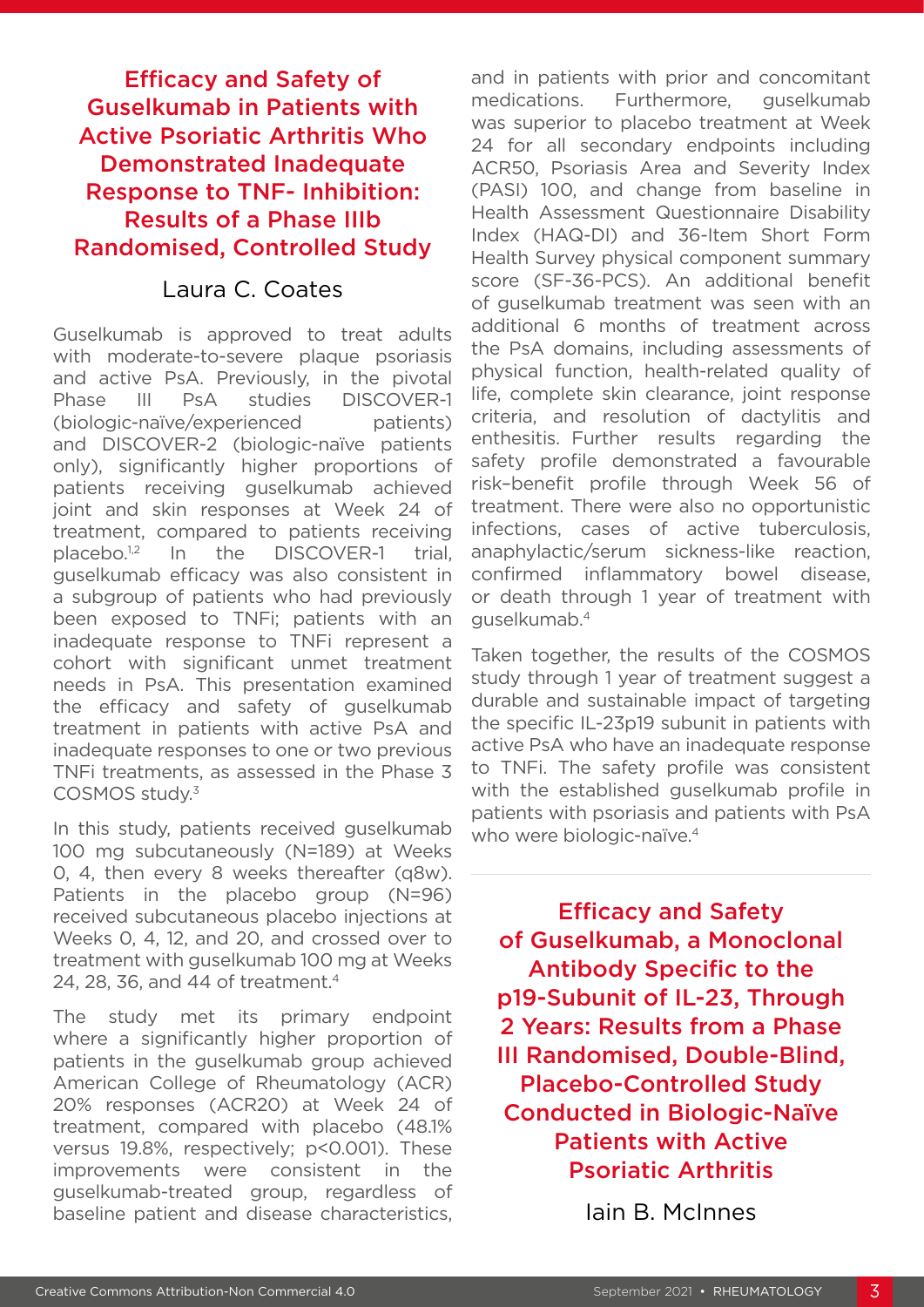Previous results from the DISCOVER-2 trial demonstrated improvements in joint and skin symptoms and inhibition of structural damage progression through Week 24 and 1 year of treatment in biologic-naïve patients with active PsA.<sup>2,5</sup> A favourable risk-benefit profile, as well as low rates of radiographic progression, were also observed through 1 year of guselkumab treatment given every 4 and 8 weeks (q4w and q8w respectively).<sup>5</sup> This poster reported on the effects of guselkumab through 2 years in the DISCOVER-2 study.<sup>6</sup>

This study included 739 adults with active PsA despite previous exposure to standard non-biologic therapies. Patients were randomised 1:1:1 to receive treatment with guselkumab 100 mg q4w, given subcutaneously; or given at Week 0 and Week 4, then q8w; or to placebo, with a crossover to guselkumab 100 mg q4w at Week 24.<sup>6</sup>

The results showed that ACR response rates among guselkumab-treated patients increased at Week 24 and beyond and were maintained through Week 100 of treatment. A non-responder imputation analysis among patients receiving the q4w or q8w dose revealed that 76% and 74% achieved ACR20, 56% and 55% achieved ACR50, and 35% and 36% achieved ACR70, respectively, at Week 100 of treatment.6 Furthermore, 53–67% of patients receiving guselkumab achieved skin clearance (Investigator's Global Assessment [IGA] 0 and PASI 100) and the majority achieved resolution of dactylitis (72% q4w, 83% q8w, 73% placebo through to q4w) and enthesitis (62% q4w, 70% q8w, 65% placebo through to q4w) through Week 100. Low rates of radiographic progression were observed through Week 100, regardless of guselkumab dosing regimen.6 The favourable risk–benefit profile demonstrated by data through Week 24 and Week 52 was also supported by the data with guselkumab treatment through Week 112.<sup>6</sup>

In conclusion, treatment with guselkumab 100 mg, given either q4w or q8w, demonstrated robust joint and skin response rates and maintenance of improved outcome

measures from baseline through 2 years of treatment. Low rates of radiographic progression were also observed through 2 years, regardless of dosing regimen; guselkumab also exhibited a favourable riskbenefit profile throughout the 2-year period.<sup>6</sup>

# Guselkumab Provides Sustained Domain-Specific and Comprehensive Efficacy as Assessed Using Composite Endpoints in Patients with Active Psoriatic Arthritis

#### Laura C. Coates

The DISCOVER-1 and -2 studies previously showed that guselkumab treatment every 4 or 8 weeks significantly improved signs and symptoms of joint and skin disease in patients with active PsA.<sup>1,2</sup> Importantly, these improvements were maintained through Week 52.5,7 Composite indices combine patient-reported and physician-assessed outcomes across multiple domains of PsA and may be a more comprehensive assessment of disease activity. This poster assessed the maintenance of guselkumab efficacy through Week 52 in the pooled DISCOVER-1 (N=381) and DISCOVER-2 (N=739) studies utilising the following composite indices of disease activity: Disease Activity Index for PsA (DAPSA), Psoriatic Arthritis Disease Activity Score (PASDAS), and minimal disease activity (MDA).<sup>8</sup>

A significantly larger proportion of patients treated with guselkumab achieved DAPSA low disease activity (LDA) compared with placebo at Week 24 and already showed significant improvement in PASDAS LDA by Week 8.<sup>8</sup> At Week 24, patients randomised to placebo crossed over to guselkumab, which resulted in a remarkable increase in the proportion of patients achieving DAPSA and PASDAS LDA. Furthermore, patients randomised to guselkumab who continued guselkumab maintenance treatment sustained their response through Week 52.8 At Week 52, 54.2% (q4w) and 52.5% (q8w) of guselkumab-treated patients and 46.0% of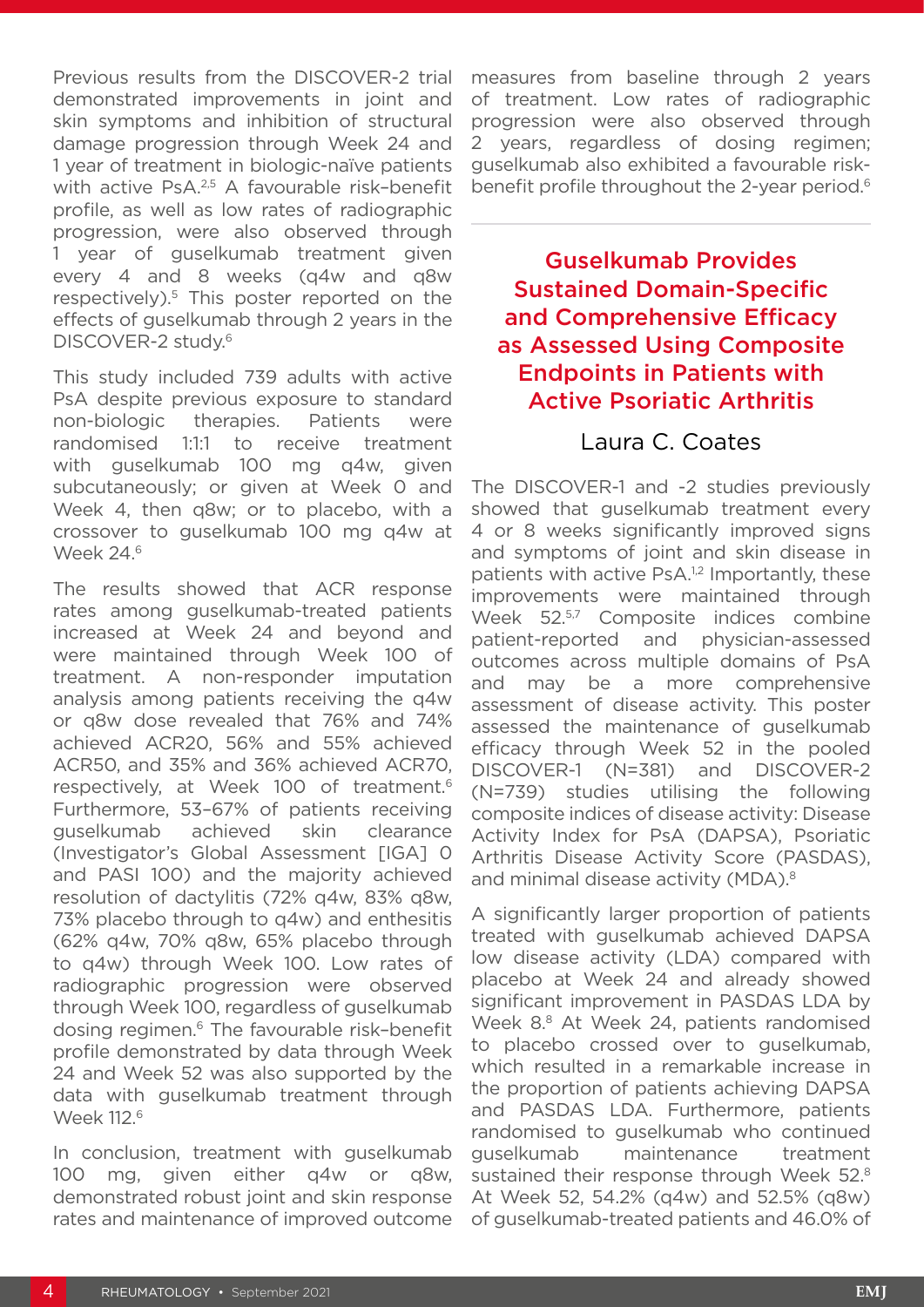placebo crossover patients achieved DAPSA LDA, and 45.3% (q4w) and 41.9% (q8w) of guselkumab-treated patients and 36.8% of placebo crossover patients achieved PASDAS LDA.<sup>8</sup> Comparable changes in MDA and very low disease activity (VLDA) were also observed and maintained through Week 52, with 35.9% (q4w) and 30.7% (q8w) of guselkumab-treated patients and 28.2% of placebo crossover patients who achieved MDA and 13.1% (q4w) and 14.4% (q8w) of guselkumab-treated patients and 8.3% of placebo crossover patients who achieved VLDA.8

In summary, patients who received guselkumab exhibited greater response rates for multiple composite indices compared with placebo through Week 24, with significant differences as early as Week 8. The maintenance data indicated continued improvement and sustained efficacy through Week 52. Furthermore, response rates increased in the placebo arm after crossover to guselkumab at Week 24. Thus, guselkumab induced robust and sustained efficacy and effectively treated diverse disease manifestations in patients with PsA.8

# Female Versus Male Burden of Psoriatic Arthritis is Higher and Treatment Persistence Shorter After Ustekinumab or TNF-Inhibitor Treatment: 1-Year Data from the PsABio Study

#### Irene E. van der Horst-Bruinsma

The PsABio study<sup>9</sup> was a prospective, observational, real-world study that evaluated the effectiveness, tolerability, and persistence of first-, second-, or thirdline treatment with the IL-12/23 inhibitor ustekinumab, compared with TNFi, in adult patients with PsA.<sup>10</sup> This particular study aimed to examine differences between male (N=399) and female (N=494) patients with PsA in treatment responses and disease severity during biologic therapy.<sup>11</sup> The study participants had similar ages and disease

duration at baseline. However, female patients had worse scores for clinical DAPSA (cDAPSA), HAQ-DI, pain, and comorbidities, and were often on later lines of biologic therapies, compared with males, at baseline.<sup>11</sup>

After 1 year of treatment, both sexes showed improvements in many disease features, including the composite endpoints. However, improvements and achievement of these endpoints were lower in females than in males. For example, while 38.6% of the total patient population achieved MDA (including VLDA), this was the case in only 27.5% of female participants, compared with 52.2% of the male participants. Furthermore, HAQ-DI scores remained worse in females at 1 year (0.95) compared with males at baseline (0.93); enthesitis resolution was achieved in 46% of females and 75% of males.<sup>11</sup> There were no significant sex differences in treatment effectiveness between ustekinumab and TNFi after propensity score adjustment for imbalanced baseline characteristics.<sup>11</sup> Analyses of treatment persistence revealed that persistence was significantly worse in female patients than in male patients; there were no intra-sex differences seen between ustekinumab and TNFi for the risk of stopping or switching treatments in male or female patients.<sup>11</sup>

Taken together, the results from this realworld analysis from the PsABio study suggest that female patients generally start biologic therapy with a higher degree of disease burden than males. Although improvements were seen with treatment in both sexes, female patients remained in comparatively worse health after 1 year of treatment. These results indicate that more comprehensive treatment prior to the development of severe disease manifestations may improve disease management in female patients with PsA.<sup>11</sup>

#### **CONCLUSION**

In the COSMOS study, treatment with the IL-23p19 inhibitor guselkumab resulted in improvements in several PsA-related joint and skin symptoms, dactylitis, enthesitis, and quality-of-life outcomes through 24 weeks, which increased through 1 year, compared